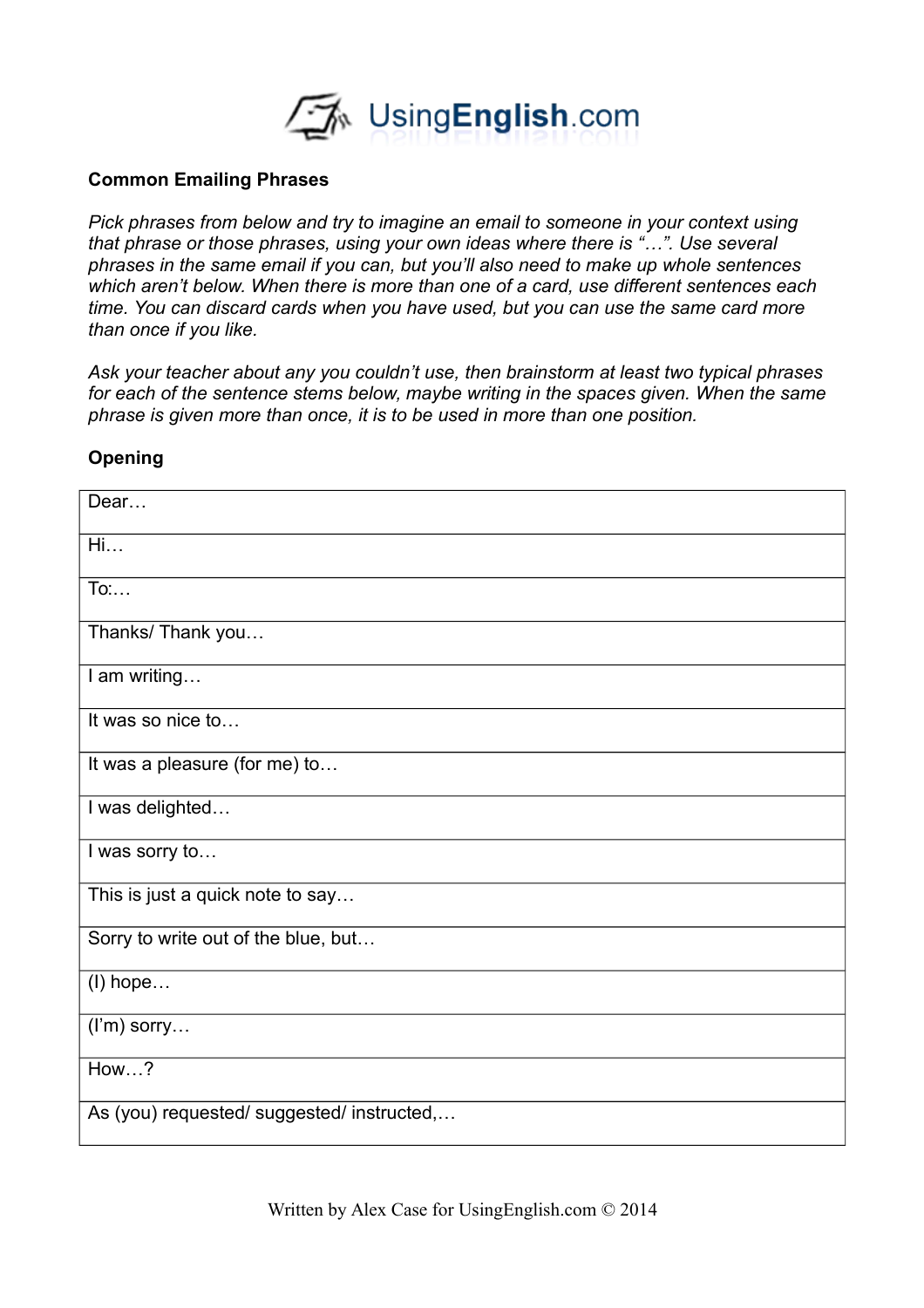

## **Body**

| I would be grateful                        |                                   |
|--------------------------------------------|-----------------------------------|
| Could you?                                 |                                   |
|                                            | , if that is convenient with you. |
| I'm afraid/ I'm sorry, but/ Unfortunately, |                                   |
| Is it okay/ Would it be okay?              |                                   |
| As you may be aware,                       |                                   |
| This is because                            |                                   |
| I wasn't sure                              |                                   |
| Please find                                |                                   |

# **Closing**

| I look forward to |                                                             |
|-------------------|-------------------------------------------------------------|
| If                |                                                             |
| $\Gamma$ II       |                                                             |
| See you           |                                                             |
| Thanks/ Thank you |                                                             |
|                   | would be gratefully accepted/ would be greatly appreciated. |
| $(l'm)$ sorry     |                                                             |
| $(I)$ hope        |                                                             |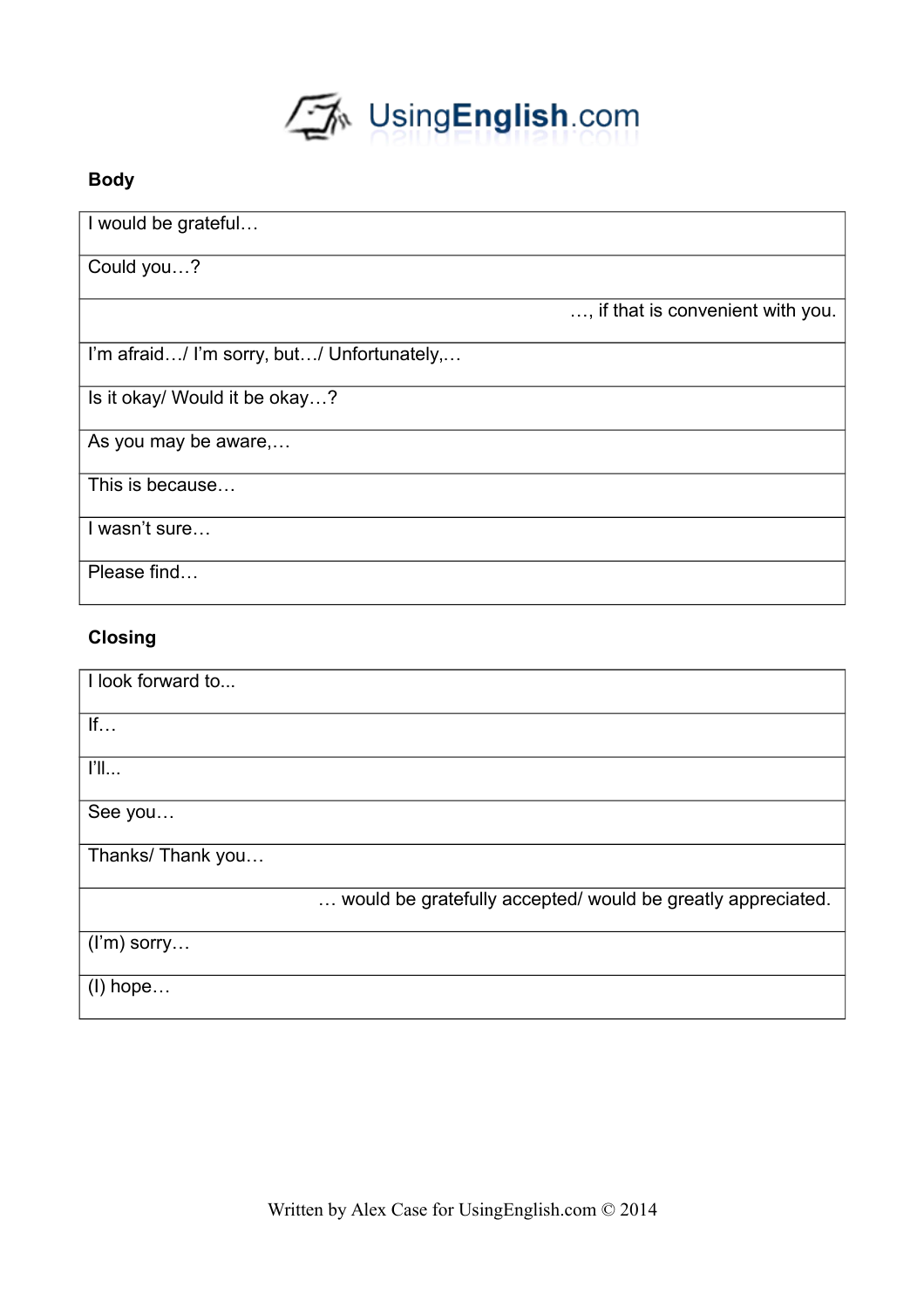

*Match these cards to the sentence stems above.* 

I couldn't be more help/ for any inconvenience caused/ for the late notice.

to see you again soon/ to have the chance to meet face to face soon/ to get a reply from my boss by Friday/ you get well soon.

first name/ everyone/ guys

All staff/ All academic staff/ PhD students *(NOT name RARE whom it may concern)*

to meet you yesterday/ hear from you (again)/ receive your invitation.

meet you yesterday/ attend the conference.

to meet you last week/ to hear that you'd be attending our conference.

hear the news about the typhoon last week/ miss you when you visited last week/ have to cancel our last meeting.

that I'll be a little late tomorrow/ I haven't forgotten about your request.

I was hoping you could put me in touch with…/ I believe you could help me with…

you had a good weekend/ you are well/ you and your family are well.

to reply so late/ for my late reply/ to hear that you can't make the meeting.

's it going/ are things/ 's life?

I have…/ I am planning to…

if you could…./ for any help you can give me with…

Written by Alex Case for UsingEnglish.com © 2014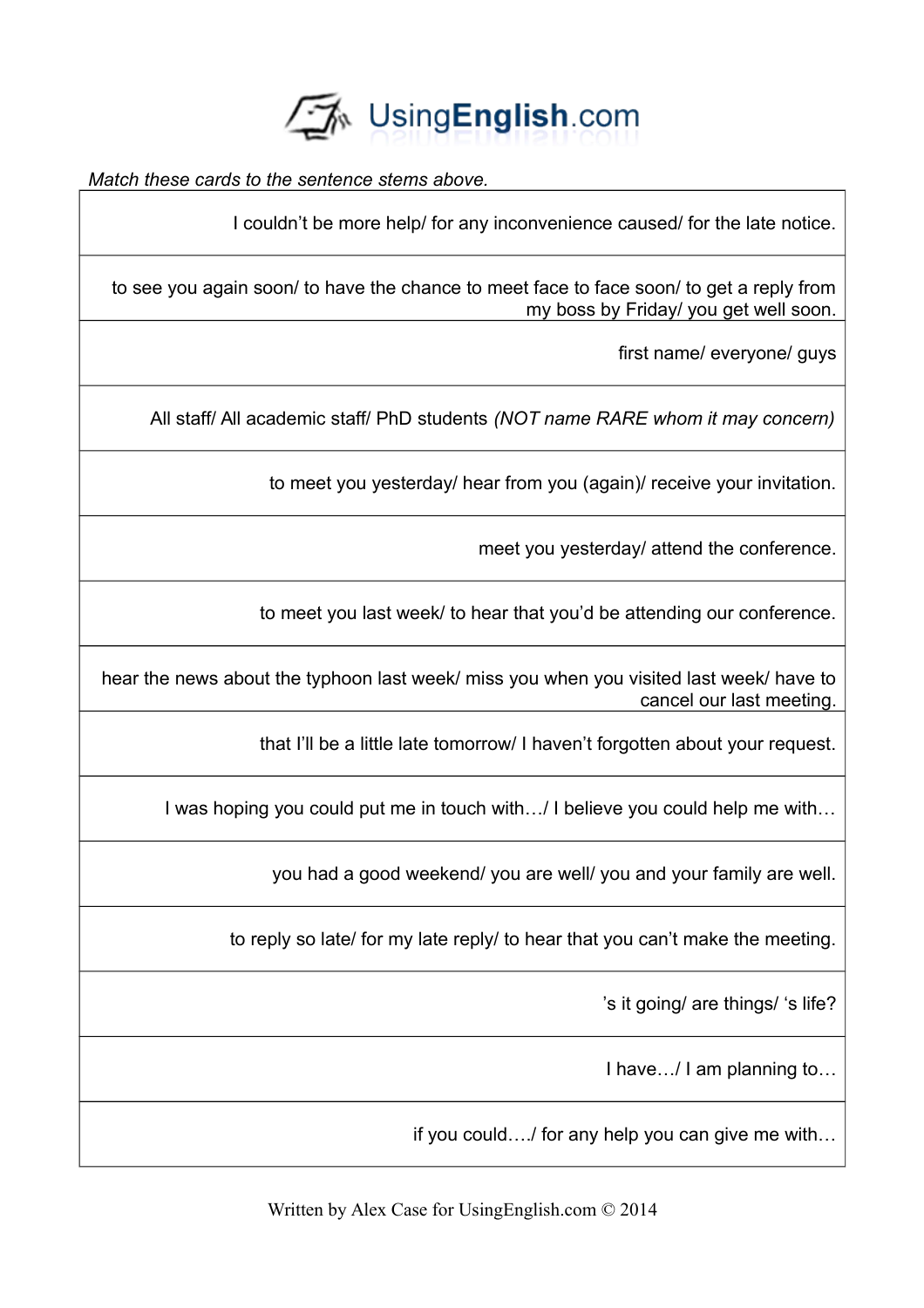UsingEnglish.com

let me know if…/ help me with…/ possibly…?

to bring a colleague with me/ to share your email with my colleagues?

of our privacy policy/ of transport disruption due to the typhoon/ of safety concerns.

whether I was supposed to…/ who I should contact about this but…

…attached/ the information below.

seeing you again soon/ your reply/ hearing from you/ hearing from you soon/ your next visit to Japan.

you need any further information, please do not hesitate to contact me./ anything isn't clear, please let me know./ you need more info, please drop me a line.

write again by the end of today/ also put this information on our website/ get back to you as soon as I can/ make sure this doesn't happen again.

soon/ tomorrow/ then.

(to you) to ask for…/ to inform you about…/ to invite you…/ about…/ in connection with…/ with regards to...

a typhoon is approaching/ there will be a conference next weekend/ the rules on… have recently changed.

first name/ Mr + family name/ Ms + family name/ Dr + family name/ Professor + family name/ all/ Sir or Madam *(NOT Professor NOT teacher NOT my friend)*

for your email yesterday/ for your advice on my dissertation/ for attending the induction session yesterday.

I will be available on Tuesday afternoon/ I will be visiting London and would like to meet up then

I'm not available at that time/ I have a meeting at that time/ we are not permitted to provide that kind of personal information.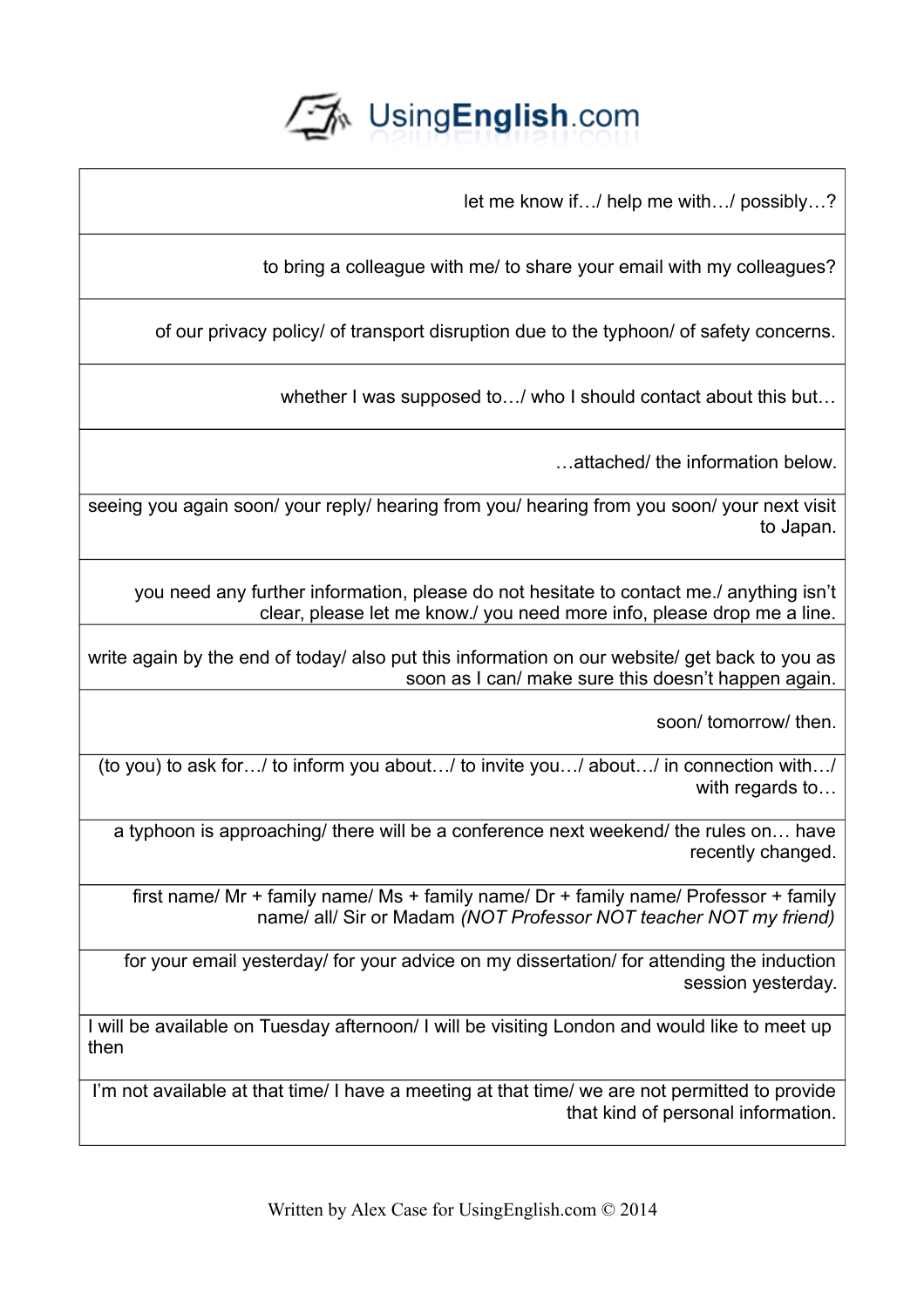

in advance/ again/ for your understanding/ for your patience *(RARE taking the time to read this email RARE for your cooperation)*

Any help you can give me/ Any feedback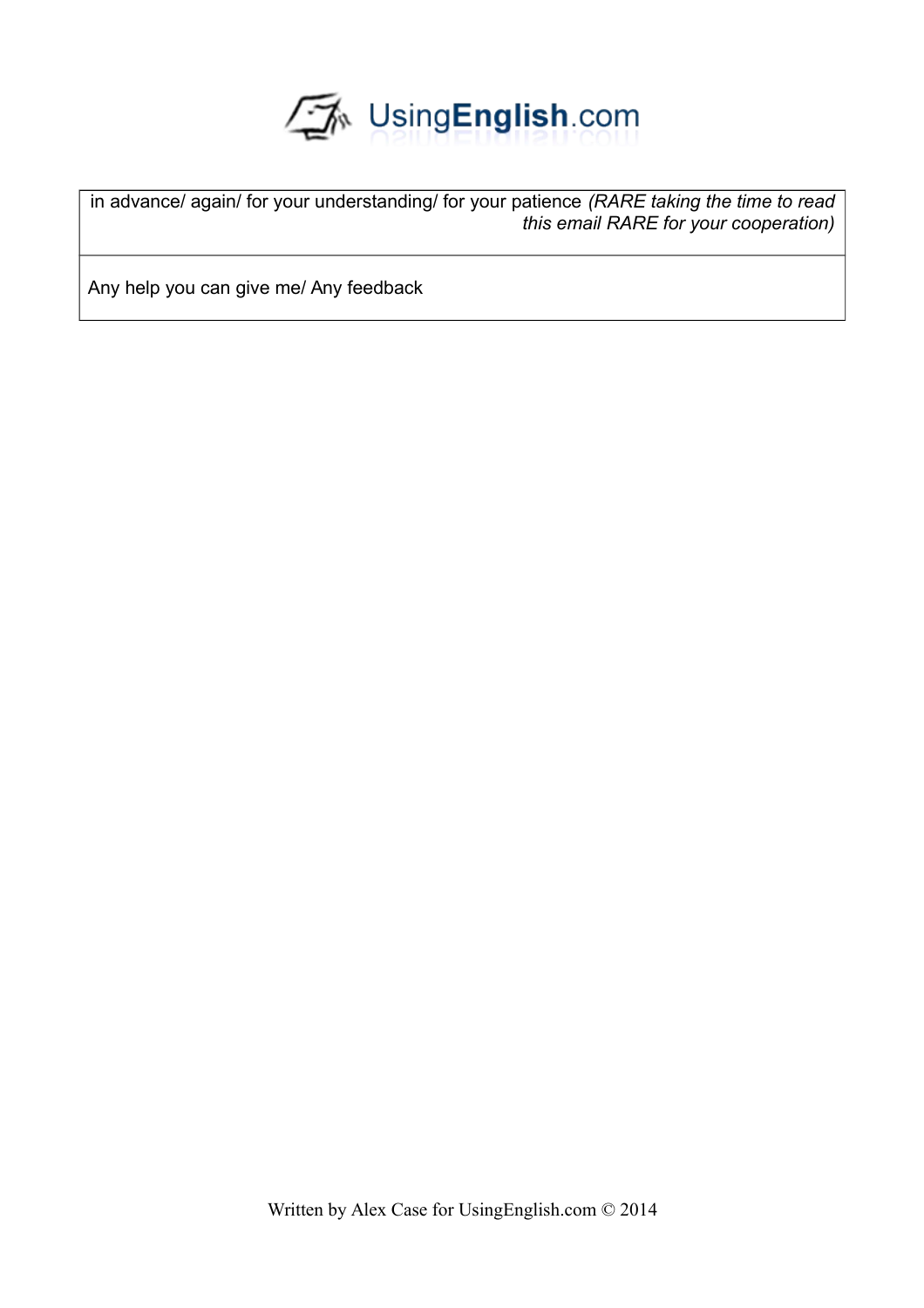

### **Suggested answers**

**Dear** first name/ Mr + family name/ Ms + family name/ Dr + family name/ Professor + family name/ all/ Sir or Madam *(NOT Professor NOT teacher NOT my friend)* **Hi** + first name/ everyone/ guys

**To:** All staff/ All academic staff/ PhD students *(NOT name RARE whom it may concern)*

**Thanks/ Thank you** for your email yesterday/ for your advice on my dissertation/ for attending the induction session yesterday.

**I am writing** (to you) to ask for…/ to inform you about…/ to invite you…/ about…/ in connection with…/ with regards to…

**It was so nice** to meet you yesterday/ hear from you (again)/ receive your invitation.

**It was a pleasure (for me) to** meet you yesterday/ attend the conference.

**I was delighted** to meet you last week/ to hear that you'd be attending our conference.

**I was sorry to** hear the news about the typhoon last week/ miss you when you visited last week/ have to cancel our last meeting.

**This is just a quick note to say** that I'll be a little late tomorrow/ I haven't forgotten about your request.

**Sorry to write out of the blue, but** I was hoping you could put me in touch with.../ I believe you could help me with…

**(I) hope** you had a good weekend/ you are well/ you and your family are well.

**(I'm) sorry** to reply so late/ for my late reply/ to hear that you can't make the meeting.

**How**'s it going/ are things/ 's life?

**As (you) requested/ suggested/ instructed,** I have…/ I am planning to…

**I would be grateful** if you could…./ for any help you can give me with…

**Could you** let me know if…/ help me with…/ possibly…?

I will be available on Tuesday afternoon/ / I will be visiting London and would like to meet up then, **if that is convenient with you.**

**I'm afraid…/ I'm sorry, but/ Unfortunately,** I'm not available at that time/ I have a meeting at that time/ we are not permitted to provide that kind of personal information. **Is it okay/ Would it be okay** to bring a colleague with me/ to share your email with my colleagues?

**As you may be aware,** a typhoon is approaching/ there will be a conference next weekend/ the rules on… have recently changed.

**This is because** of our privacy policy/ of transport disruption due to the typhoon/ of safety concerns.